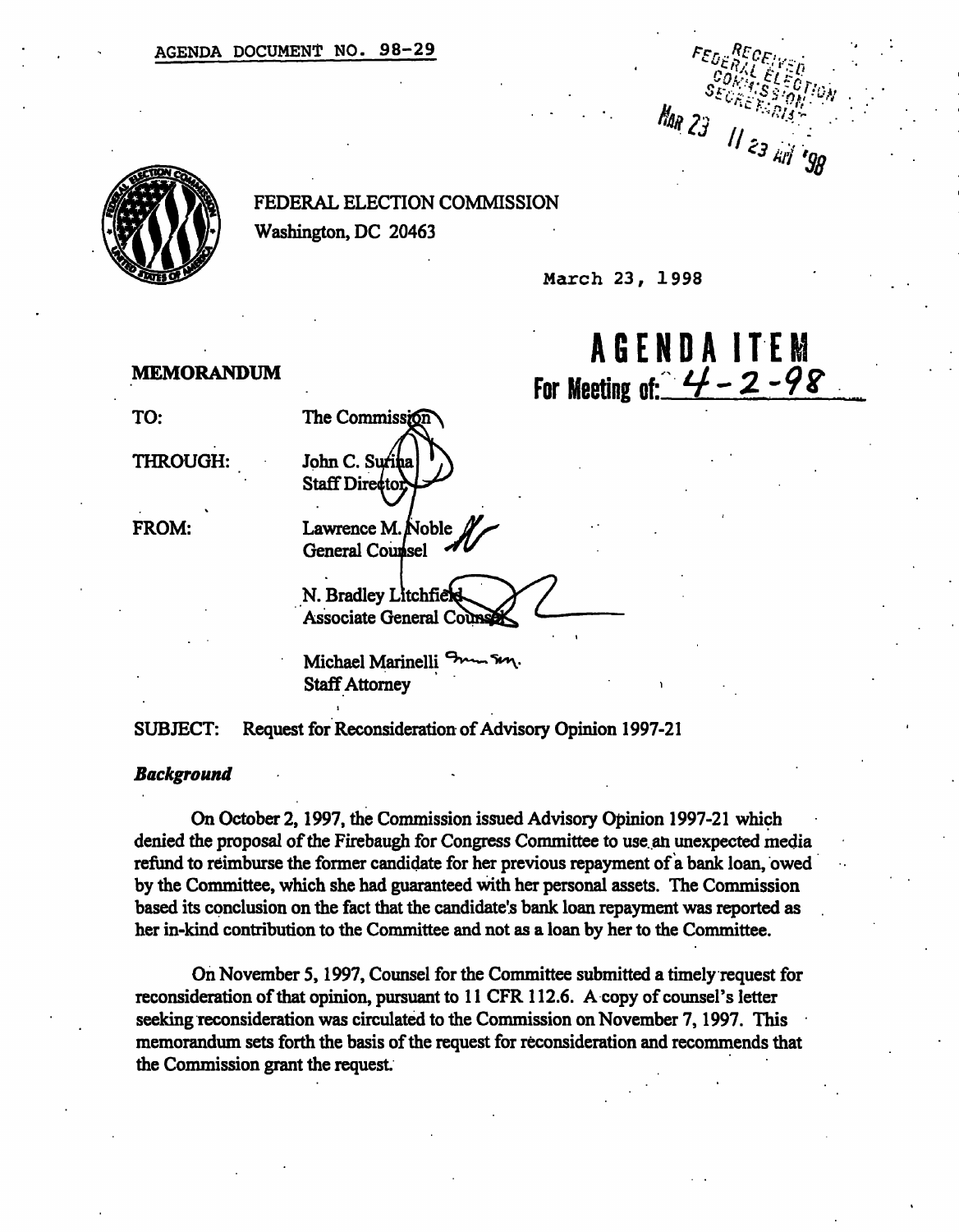## Counsel's Arguments '

Counsel has produced affidavits from Ms. Firebaugh and the Committee treasurer setting forth the intent of the parties regarding the funds that were paid by her to the lending bank in repayment of the Committee's bank loan. According to the affidavits, the bank loan repayment was intended to be a loan by Ms. Firebaugh to the Committee, and the original reporting as an in-kind contribution from her was in error. Counsel also cites the Commission audit of the Buchanan 1992 presidential campaign as precedent for reliance on sworn affidavits to illustrate the original intent of persons who are parties to transactions between candidates and their own campaign committees.

After reviewing these affidavits, as well supplementary documents submitted and circulated to the Commission, this office now concludes that the transactions described in this opinion are indistinguishable from those addressed by the Commission in the Buchanan audit. Thus, they may be regarded as loans by the former candidate and not as in-kind contributions from her. This office has prepared a reconsideration draft opinion for Advisory Opinion 1997-21 which incorporates these views and changes the original conclusion regarding use of the media refund to repay Ms. Firebaugh.

## General Counsel Recommendation

•i

The Office of General Counsel recommends that the Commission grant the request to reconsider and vacate Advisory Opinion 1997-21, and that it approve the attached reconsidered opinion draft.

#### Attachment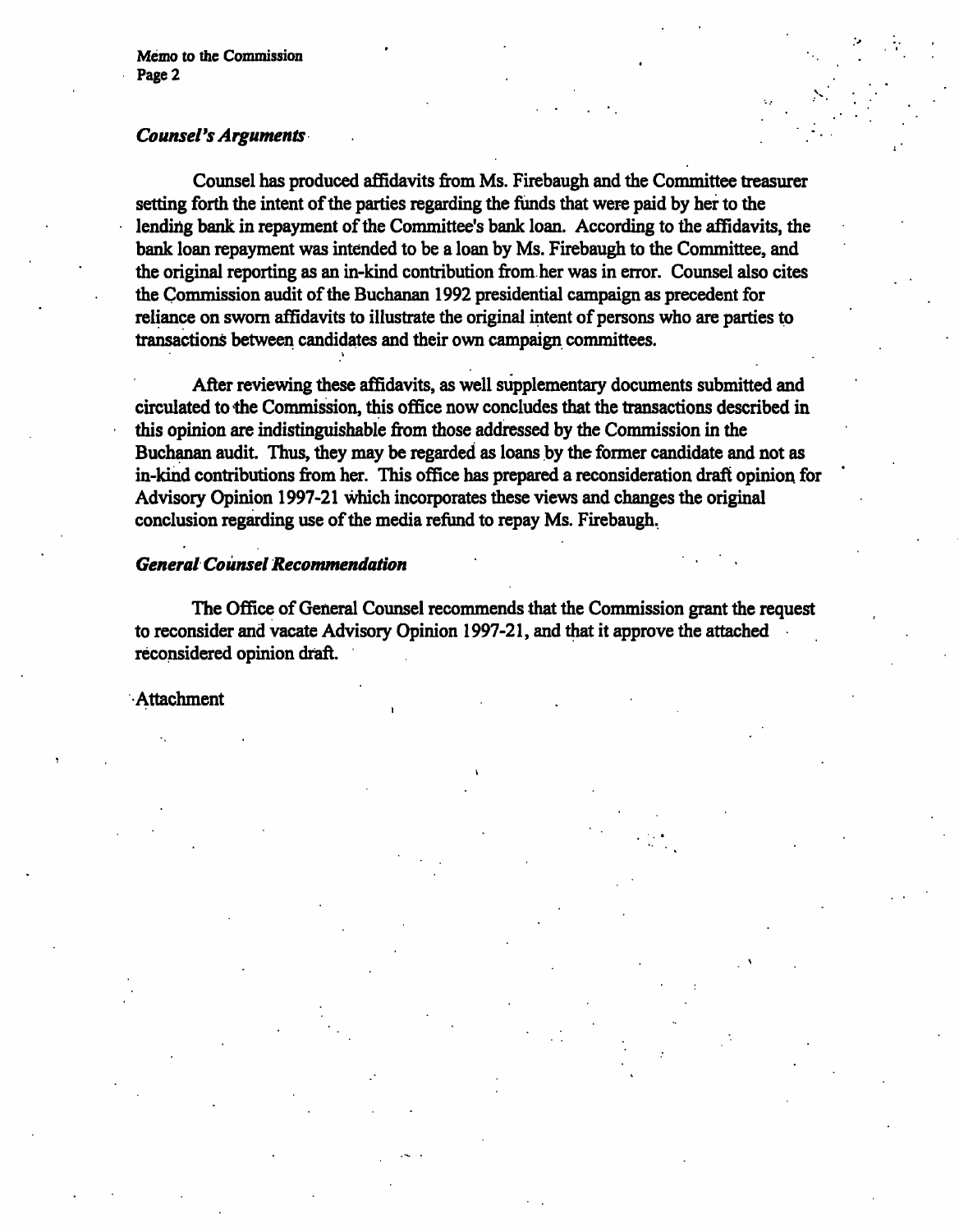|                 | <b>ADVISORY OPINION 1997-21'</b>                                                                         |
|-----------------|----------------------------------------------------------------------------------------------------------|
| 2               |                                                                                                          |
| 3               | <b>Charles Rorex, Treasurer</b>                                                                          |
| 4<br>5          | <b>Firebaugh for Congress Committee</b><br>PO Box 676                                                    |
| 6               | Farmington, MO 63640                                                                                     |
| 7               |                                                                                                          |
| 8               | Dear Mr. Rorex:                                                                                          |
| 9               | This refers to your August 29, 1997, letter and subsequent submissions which                             |
| 10              | request advice concerning application of the Federal Election Campaign Act of 1971, as                   |
| 11              | amended ("the Act"), to the disposition of an unexpected refund check from a media firm                  |
| 12              | to the Firebaugh for Congress Committee ("the Committee").                                               |
| 13:             | You state that Emily Firebaugh was a candidate in 1996 for the House of                                  |
| 14              | Representatives in the 8th Congressional District of Missouri. The Committee was her                     |
| 15              | ومار زمان<br>principal campaign committee, and you are its treasurer. <sup>2</sup> On June 25, 1996, the |
| 16              | Committee borrowed \$100,000 from First State Bank of Farmington, with the candidate                     |
| 17              | acting as the personal guarantor who pledged personal securities as collateral for this                  |
| 18 <sup>1</sup> | loan. The loan came due in November 1996. The principal, as well as interest of \$3,500,                 |
| 19              | المناسبات<br>was paid directly to the bank by Ms. Firebaugh on November 20. The loan repayment           |
| 20              | was reported on the 30-day post election report, filed on December 5.                                    |

 $\mathcal{L}(\mathcal{L}(\mathcal{L}(\mathcal{L}(\mathcal{L}(\mathcal{L}(\mathcal{L}(\mathcal{L}(\mathcal{L}(\mathcal{L}(\mathcal{L}(\mathcal{L}(\mathcal{L}(\mathcal{L}(\mathcal{L}(\mathcal{L}(\mathcal{L}(\mathcal{L}(\mathcal{L}(\mathcal{L}(\mathcal{L}(\mathcal{L}(\mathcal{L}(\mathcal{L}(\mathcal{L}(\mathcal{L}(\mathcal{L}(\mathcal{L}(\mathcal{L}(\mathcal{L}(\mathcal{L}(\mathcal{L}(\mathcal{L}(\mathcal{L}(\mathcal{L}(\mathcal{L}(\mathcal{$ 

 $\ddot{\phantom{a}}$ 

1 This Opinion was originally issued October 2,1997, but was vacated and modified by the Commission on April , 1998, pursuant to Ms. Firebaugh's request for reconsideration dated November 5,1997. See 11 CFR112.6(a). The opinion as issued today modifies the original opinion's conclusion that the advance of funds by the candidate for her committee was a contribution, rather than a loan.

<sup>2</sup> In an affidavit, Ms. Firebaugh states that she was a first-time candidate for Federal office. Supplementary information included with your request also indicates mat she had never been a candidate for any other political office. Your own affidavit and other information included in the request states that while you had been a candidate for state office ten years previously, you had never held any position with any other political organization or political committee, whether local, State or Federal.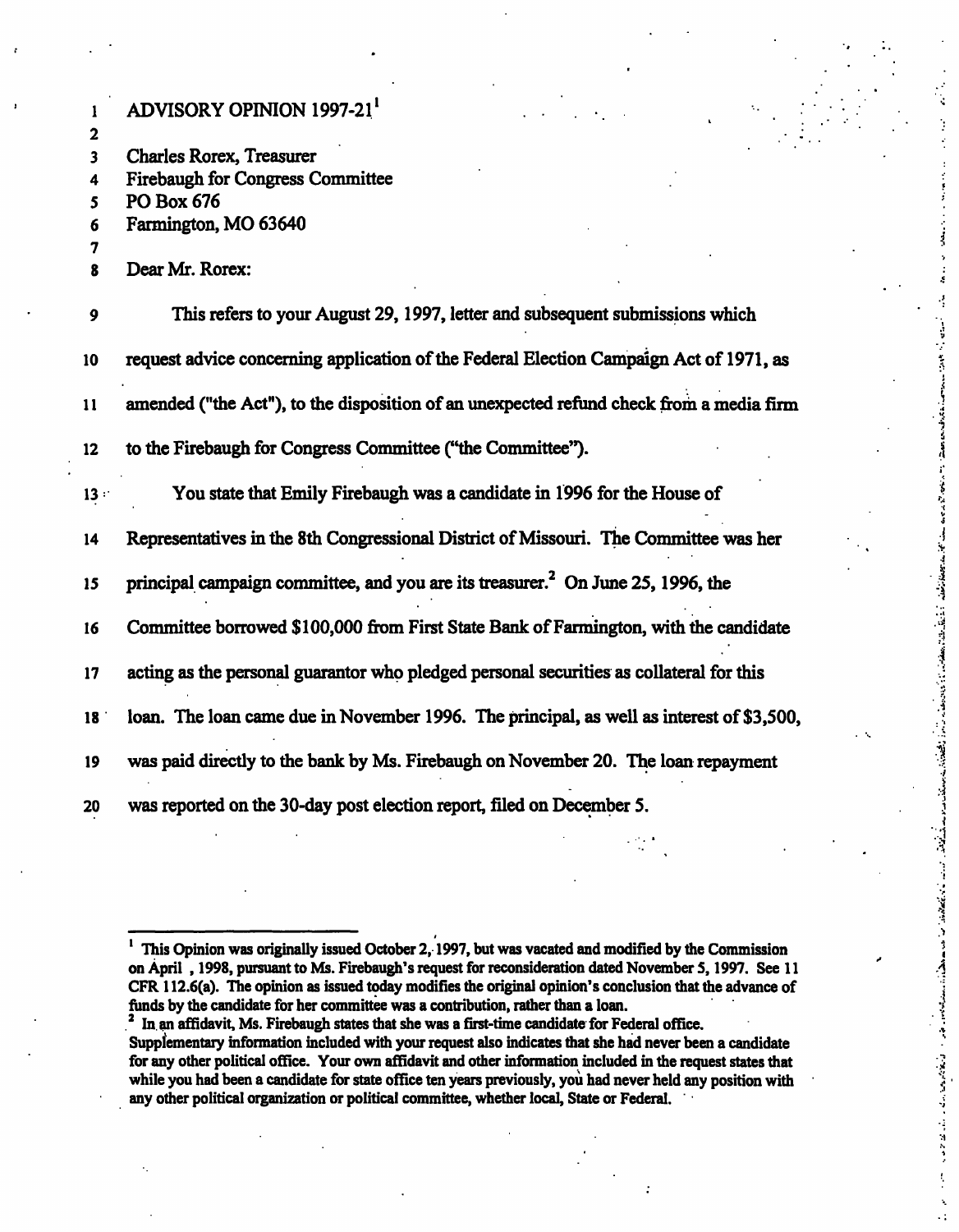AO 1997-21 Page 2

|                 | The candidate explains in an affidavit that "when the loan came due in November                |
|-----------------|------------------------------------------------------------------------------------------------|
| $\mathbf{2}$    | of 1996, the Committee did not have sufficient funds to pay this debt. Having lost the         |
| 3               | general election, I did not anticipate being able to raise any additional funds to retire this |
| 4               | loan."                                                                                         |
| 5               | You state that the candidate then "advanced" \$125,000 of her personal funds on                |
| 6               | November 20 to pay off the loan, as well as several other obligations. It was the              |
| 7               | understanding of the candidate "at that time that the Committee would repay me, if             |
| 8               | possible." You confirm in your own affidavit that it was your understanding that the -         |
| 9               | Committee would repay Ms. Firebaugh "if possible."                                             |
| 10              | You state in your affidavit that, when it became clear that the Committee would not            |
| $\overline{11}$ | have sufficient funds to repay Ms. Firebaugh after all the vendors had been paid, she          |
| 12              | forgave the loans so that the Committee could be terminated in accordance with 11 CFR          |
| 13              | 102.3 and 104.1(a). However, you explain that you mistakenly recorded this transaction         |
| 14              | as an "in-kind" contribution on the post-election termination report of the Committee,         |
| 15              | without disclosing that this transaction was, in fact, the forgiveness of a loan to the        |
| 16              | Committee by Ms. Firebaugh.                                                                    |
| 17              | During the first half of 1997, the Committee continued to pay all of its debts in              |
| 18              | preparation for terminating. You explain that to enable the Committee to do so that the        |
| 19              | candidate once again advanced her own funds in order to meet the Committee's                   |
| 20              | obligations. On January 27, 1997, she loaned the committee \$7,723 of her personal funds.      |
| 21              | for this purpose. This transaction was reported on the July Mid Year report as a loan          |
| 22              | from the candidate. More recently on March 20, the Committee received a refund check           |
| 23              | from its media firm for \$46,131 for prepaid advertising that was not run. You state that      |

 $\overline{\phantom{a}}$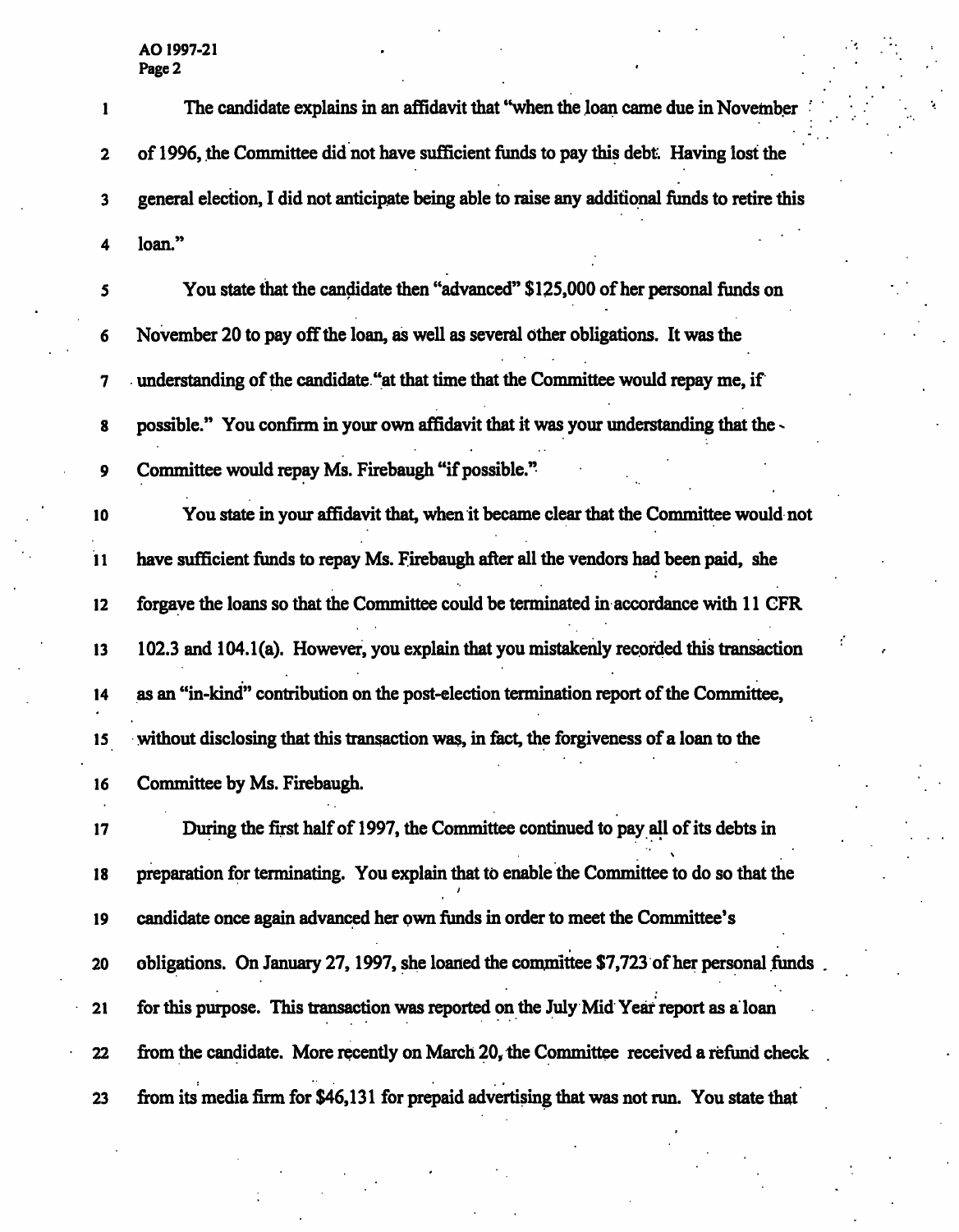$\mathsf{AO}$  1997-21  $\qquad \qquad .$ Page 3

1 this refund was completely unanticipated. You further state your intention to refund this 2 entire amount, along with any remaining balance of Committee funds, to Ms. Firebaugh 3 in repayment of her total advance of \$ 132,723 from personal funds on behalf of the 4 campaign. You state that this refund would be reported on the Committee's termination 5 report. You wish to know whether this action would be permitted under the Act and 6 Commission regulations. ' 7 The Commission has previously stated that, under the Act and Commission 8 regulations, a candidate and the candidate's campaign committee have wide discretion in 9 making expenditures to influence the candidate's election. The Act provides, however, 10 that the candidate and the campaign committee may not convert excess campaign funds to 11 the personal use of the candidate or any other person. 2 U.S.C. §439a; 11 CFR 113.2(d); 12 Advisory Opinions 1997-11 and 1997-2. However, excess campaign funds may be used to 13 repay to a candidate any loan the proceeds of which were used in connection with his or 14 her campaign. 11 CFR 113.2(d). 15 The Commission regulations define what would constitute personal use of campaign 16 funds. In general, "personal use" means "any use of funds in a campaign account of a 17 present or former candidate to fulfill a commitment, obligation or expense of any person 18 that would exist irrespective of the candidate's campaign or duties as a Federal 19 officeholder." 11 CFR 113.1(g). The Act further requires that the reports filed by a 20 candidate's principal campaign committee disclose, among other transactions, all loans , 21 made by or guaranteed by the candidate, as well as contributions from the candidate.

 $4.3993$ 

**The State State** 

and the local district in the contract of

医皮肤皮炎 医心包结核

医皮质性骨折 医假性血管 医血管炎

ومستقيله الأستانية والمستواتية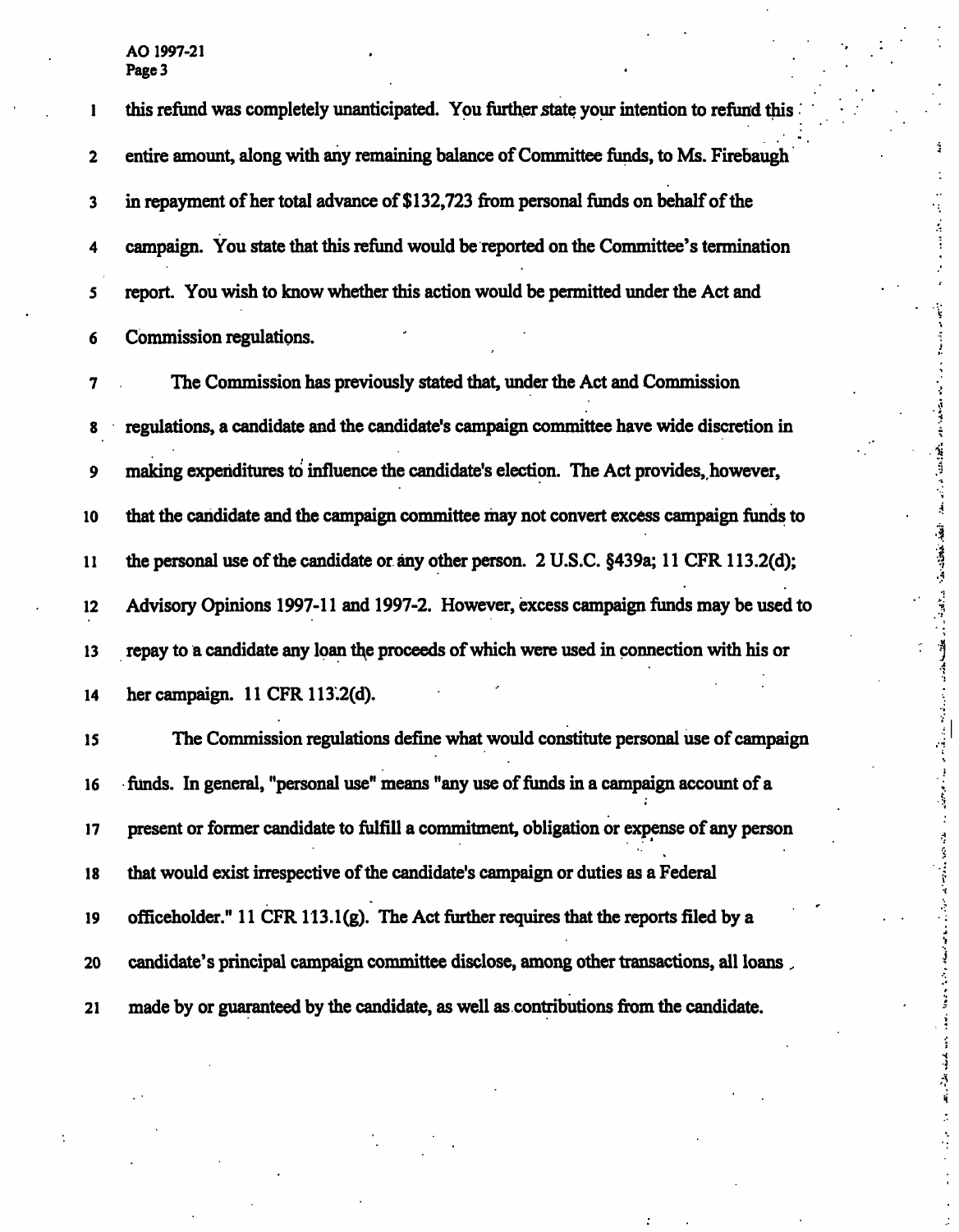AO 1997-21<br>Page 4 **Page 4** • **Page 4** • **Page 4** • **Page 4** • **Page 4** • **Page 4** • **Page 4** • **Page 4** • **Page 4** • **Page 4** • **Page 4** • **Page 4** • **Page 4** • **Page 4** • **Page 4** • **Page 4** • **Page 4** • **Page 4** • **Page 4** • **Page 4** • **P** 

| 1             | 2 U.S.C. §§434(b)(2)(B),(G) and 434(b)(8). See also 11 CFR 104.3(a)(4)(iv) and             |
|---------------|--------------------------------------------------------------------------------------------|
| $\mathbf{2}$  | 104.3(d). Debts and obligations owed by or to a political committee which remain           |
| 3             | outstanding shall be continuously reported until extinguished. 11 CFR 104.11.              |
| 4             | Several previous advisory opinions concerning proposed retroactive changes of              |
| 5             | candidate transactions with his or her campaign committee are relevant to your request. In |
| 6             | Advisory Opinion 1977-58, a former candidate wished to retroactively change the            |
| 7             | designation of a transfer (or gift) of funds, made by the candidate to his campaign        |
| 8             | committee, to a "loan" that would then permit committee fundraising in order to "repay"    |
| 9             | the candidate for the funds he had earlier donated. The Commission concluded that this     |
| 10            | was not permissible since it would contravene the intent of section 434(b) that "the debts |
| $\mathbf{11}$ | and obligations be initially disclosed in a timely manner and be continuously reported     |
| $12 \,$       | thereafter until extinguished." By contrast in Advisory Opinion 1980-114, the              |
| 13            | Commission permitted a campaign committee to transfer to a candidate an unanticipated      |
| 14            | refund from a vendor which was received after the filing of the committee's termination    |
| 15            | report. However, as the Commission noted in that instance, the transfer was in repayment   |
| 16            | of a previous loan the candidate had made to the committee which loan had been reported    |
| 17            | as such by the committee and subsequently forgiven. See also Advisory Opinion 1997-        |
| 18            | 28. <sup>3</sup>                                                                           |
|               |                                                                                            |

19 However, when determining the nature of a transaction between a candidate and the 20 candidate's committee the Commission has taken into account not only the way in which

<sup>&</sup>lt;sup>3</sup> In both Advisory Opinion 1980-114 and 1997-28, candidates were also permitted to reverse prior forgiveness of loans previously made to their Committees. This was due to the unanticipated circumstances that arose subsequent to the forgiveness of the loans. See Advisory Opinion 1980-114 (the receipt of a media refund check) and Advisory Opinion 1997-28 (the discovery of an error in advice regarding the tax consequences of loan forgiveness). .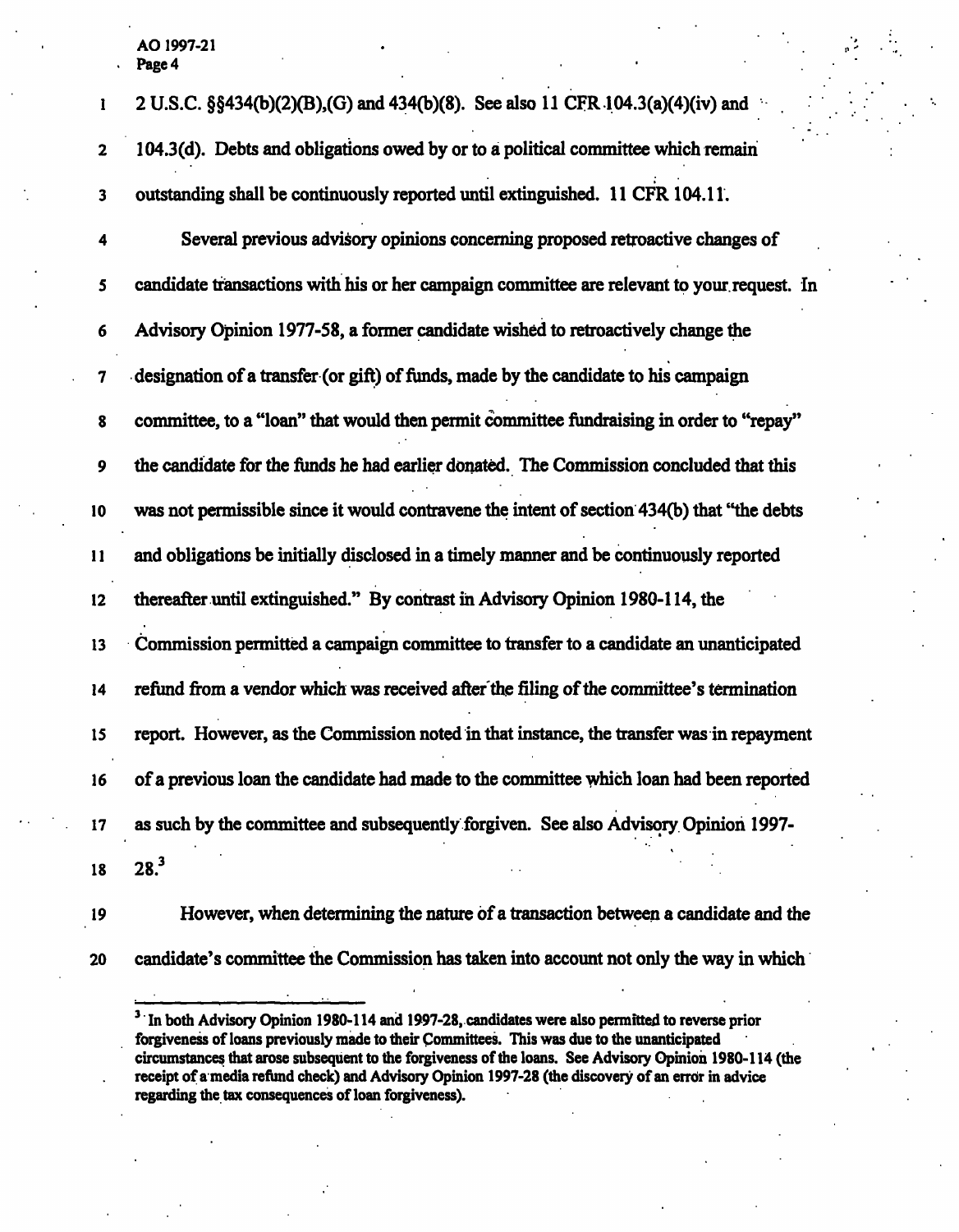. AO1997-21 . Page 5

1 the transaction was reported, but also affidavits evidencing the intent of the parties 2 involved in the transactions. Of relevance to your situation is the Statement of Reasons in 3 the Commission's final repayment determination for the 1992 Buchanan for President 4 campaign. See Statement of Reasons-Final Repayment determination of Buchanan for 5 President, Inc. (August 1,1995). In circumstances similar to yours, Mr. Buchanan, 6 advanced \$50,000 in a series of transfers to his campaign committee. These transfers were 7 reported on the committee's reports as contributions. However, during the audit process, 8 the candidate and the campaign chair produced affidavits that affirmed that the reporting 9 had been in error, and the original intention of the candidate and the committee was that 10 the transfers were loans with repayment to be made if the campaign should have the funds 11 available. The Commission accepted the affidavits as manifesting the true nature of the 12 transaction. See Id. 13 Similarly here, with the affidavits of both the candidate and committee treasurer 14 explaining that the reported transaction was intended as a loan, to be forgiven by the 15 candidate, but was mistakenly reported as in-kind contribution, the Commission accepts 16 the status of the transaction as a loan. Since your circumstances are identical to those in 17 Advisory Opinion 1980-114, the Commission concludes that the Committee may use the 18 media refund proceeds, as well as other Committee funds that remain following the final 19 settlement of Committee debts, to repay the \$ 132,723 in loans made by the candidate. 20 Finally, because the Committee.had erroneously reported the November 20 (1996) 21 repayment by the candidate of the committee's \$ 100,000 loan as an in-kind contribution, 22 it is now required to amend its 30-day post election report (filed December 5,1996) and 23 subsequent reports to designate the transaction as a loan from the candidate to the

 $\bullet$  . The set of the set of the set of the set of the set of the set of the set of the set of the set of the set of the set of the set of the set of the set of the set of the set of the set of the set of the set of the s

and the contract of the contract of

化重力 医金属菌素

医马克里耳氏法检血管炎 医骨骨骨